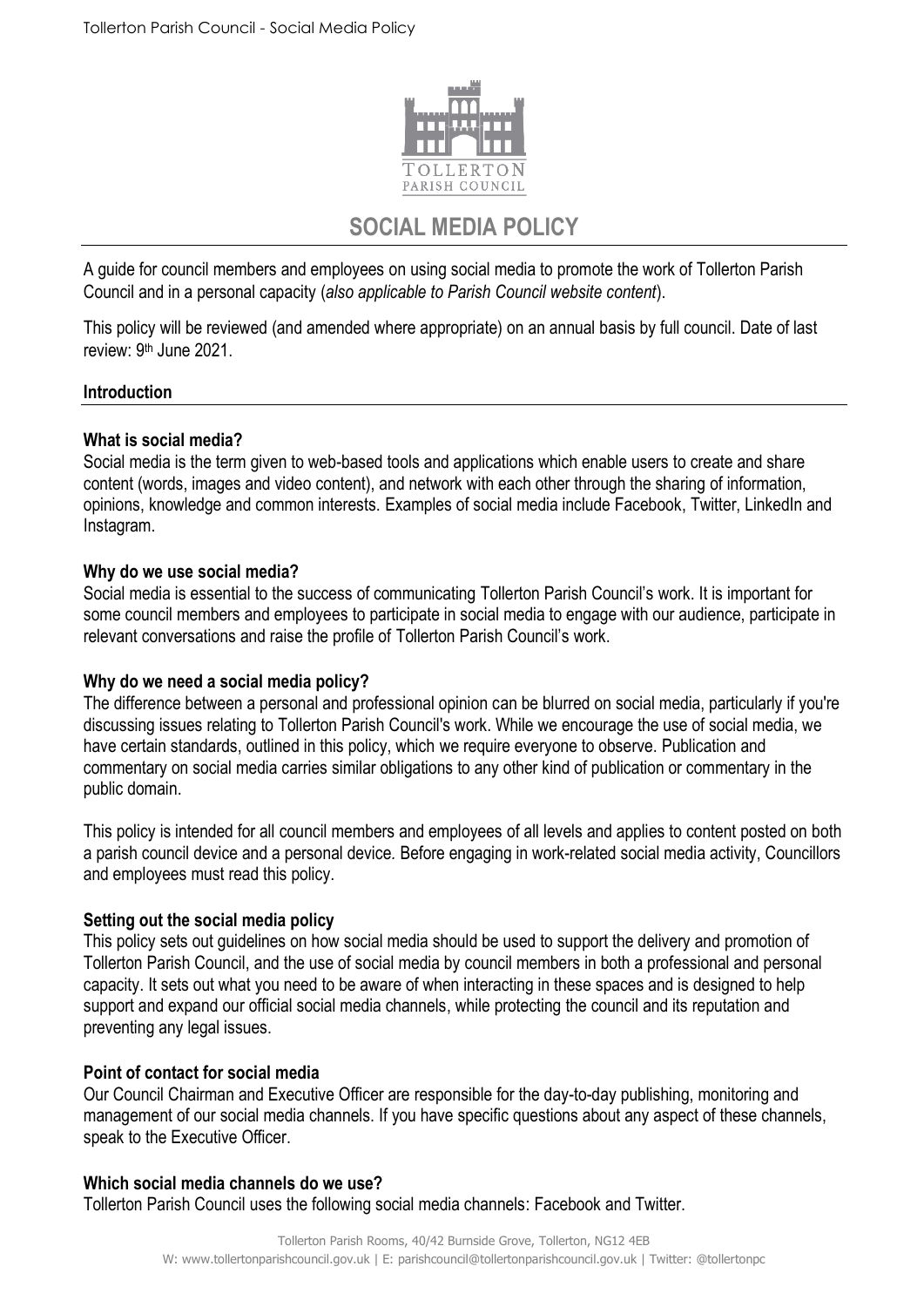## **Guidelines**

## **Using Tollerton Parish Council's social media channels — appropriate conduct…**

1. Tollerton Parish Council Chairman and Executive Officer are responsible for setting up and managing the social media channels. Only those authorised to do so will have access to these accounts.

2. Be an ambassador for our brand. Council members should ensure they reflect the Parish Council's values in what they post and use our tone of voice.

3. Make sure that all social media content has a purpose and a benefit for Tollerton residents and the Parish Council, and accurately reflects the Parish Council's agreed position.

4. Bring value to our audience(s). Answer their questions, help and engage with them

5. Take care with the presentation of content. Make sure that there are no typos, misspellings or grammatical errors. Also check the quality of images.

6. Always pause and think before posting. That said, reply to comments in a timely manner, when a response is appropriate.

7. If Council is sharing information about supporters, service users or third party organisations, this content should be clearly labelled so our audiences know it has not come directly from Council. If using interviews, videos or photos that clearly identify a child or young person, Council must ensure they have the consent of a parent or guardian before using them on social media.

8. Always check facts. Council should not automatically assume that material is accurate and should take reasonable steps where necessary to seek verification, for example, by checking data/statistics and being wary of photo manipulation.

9. Be honest. Say what you know to be true or have a good source for. If you've made a mistake, don't be afraid to admit it.

10. Council should refrain from offering personal opinions via the Parish Council's social media accounts, either directly by commenting or indirectly by 'liking', 'sharing' or 'retweeting'. Controversial content should be agreed by full council.

11. Councillors and employees should not set up other Facebook groups or pages, Twitter accounts or any other social media channels on behalf of Tollerton Parish Council unless agreed by full council. This could confuse messaging and brand awareness.

12. Tollerton Parish Council as a whole is not a political organisation and should not hold a view on party politics or have any affiliation with or links to political parties.

13. If a complaint is made on the Council's social media channels, members should seek advice from the Executive Officer before responding.

14. Sometimes issues can arise on social media which can escalate into a crisis situation because they are sensitive or risk serious damage to the Council's reputation. The nature of social media means that complaints are visible and can escalate quickly. Not acting can be detrimental to the Parish Council.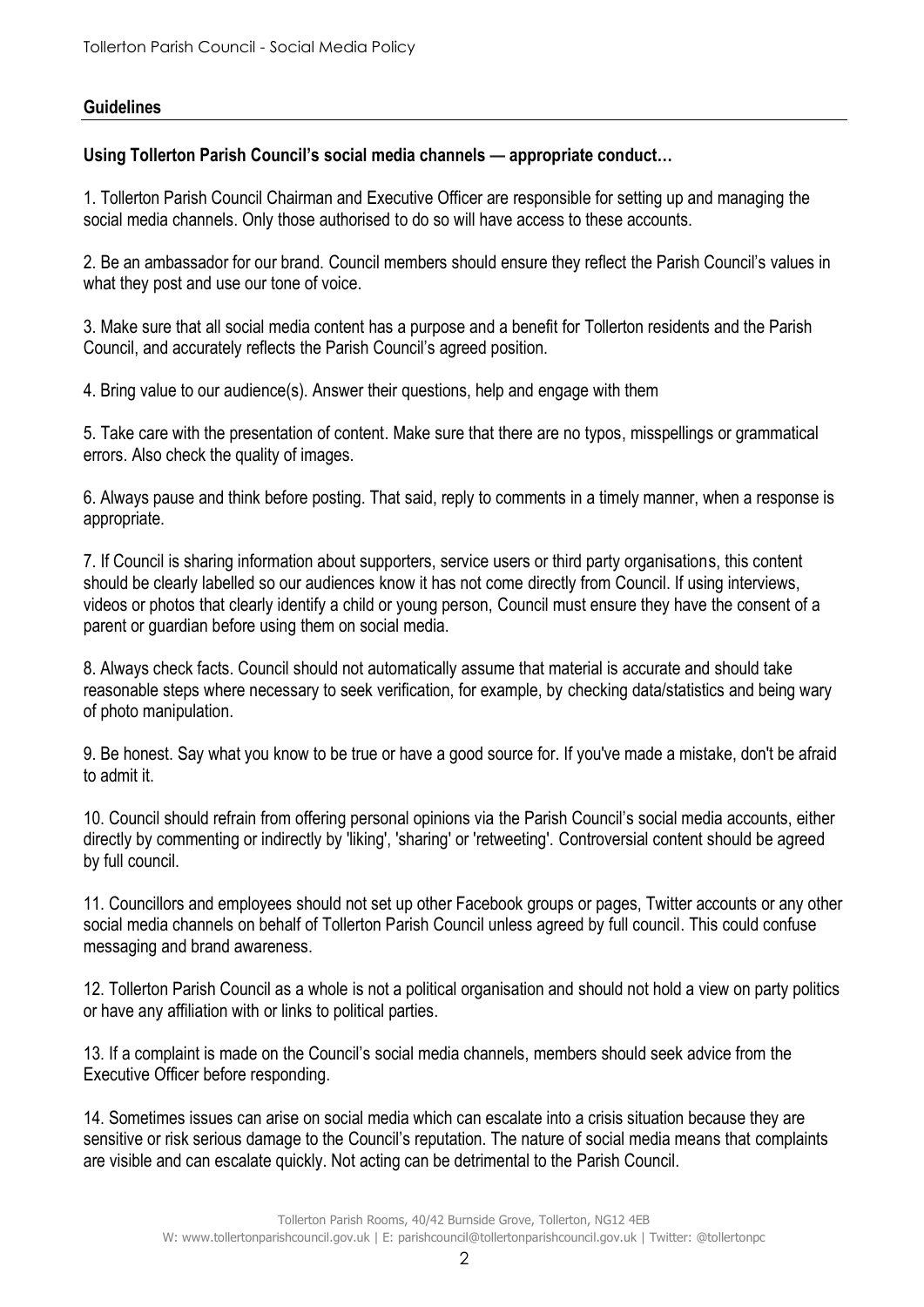## **Use of personal social media accounts — appropriate conduct…**

This policy does not intend to inhibit personal use of social media but instead flags up those areas in which conflicts might arise. Councillors have a code of conduct duty to behave appropriately, and in ways that are consistent with Tollerton Parish Council's values and standing orders, both online and in real life.

1. Be aware that any information you make public could affect how people perceive Council. You must make it clear when you are speaking for yourself and not on behalf of Council. If you are using your personal social media accounts to promote and talk about Tollerton Parish Council's work, you must use a disclaimer such as: *"The views expressed on this site are my own and don't necessarily represent the Parish Council's positions, policies or opinions."*

2. Councillors who have a personal/business blog or website which indicates in any way that they are members of Tollerton Parish Council should discuss any potential conflicts of interest with Council.

3. Councillors with specialist fields of expertise must take particular care as personal views published may be misunderstood as expressing Council's view.

4. If a Council member is contacted by the press about any social media posts that relate to Council, they should talk to the Council Chairman or Executive Officer immediately and under no circumstances respond directly.

5. As a whole the Parish Council is not a political organisation and does not hold a view on party politics or have any affiliation with or links to political parties. When representing the Parish Council, you are expected to hold this position of neutrality. Councillors who are politically active in their spare time need to be clear in separating their personal political identity from the Parish Council and understand and avoid potential conflicts of interest.

6. Always protect yourself and the Council. Be careful with your privacy online and be cautious when sharing personal information. What you publish is widely accessible and will be around for a long time, so do consider the content carefully. When you are using social media sites it is important that you do so safely.

7. Think about your reputation as well as the Council's. Express your opinions and deal with differences of opinion respectfully. Don't insult people or treat them badly.

# **Further guidelines**

#### **Libel**

Libel is when a false written statement that is damaging to a person's reputation is published online or in print. Whether members are posting content on social media as part of Council or in a personal capacity, they should not bring the Parish Council into disrepute by making defamatory comments about individuals or other organisations or groups.

# **Copyright law**

It is critical that all Council abide by the laws governing copyright, under the Copyright, Designs and Patents Act 1988. Never use or adapt someone else's images or written content without permission. Failing to acknowledge the source/author/resource citation, where permission has been given to reproduce content, is also considered a breach of copyright.

# **Confidentiality**

Any communications that Councillors or employees make in a personal capacity must not breach confidentiality. For example, information meant for internal use only or information that Tollerton Parish Council is not ready to disclose yet. For example, a news story that is embargoed for a particular date.